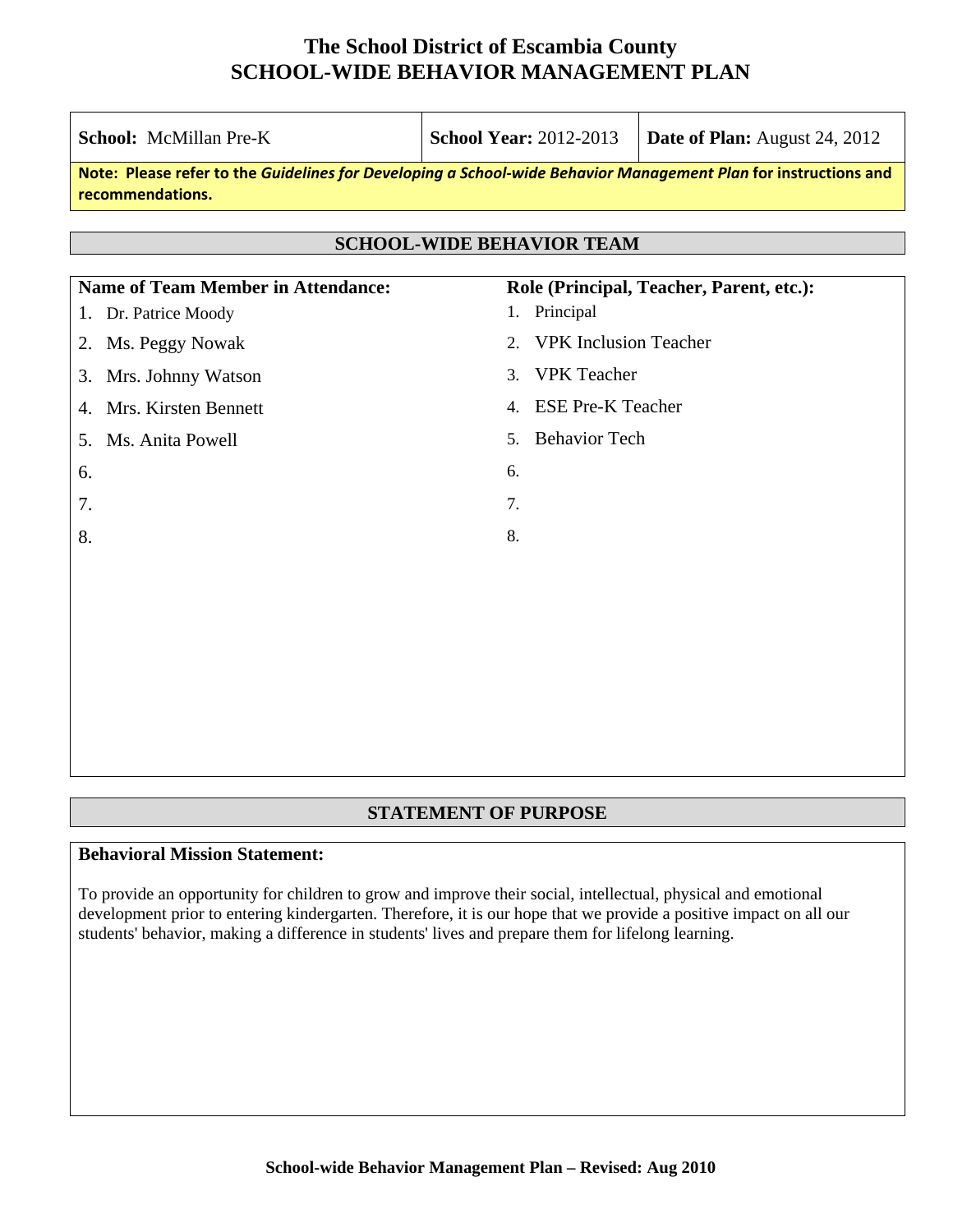## **BASELINE DATA**

## **PREVIOUS SCHOOL YEAR** -

| <b>Office Discipline Referrals (ODR)</b>                                         |                   |  |  |  |
|----------------------------------------------------------------------------------|-------------------|--|--|--|
| Number of Office Discipline<br>Referrals (ODR)                                   | $\mathbf{\Omega}$ |  |  |  |
| Average ODR per Student<br>$(\text{\# ODR} \div \text{\# of students enrolled})$ | Ω                 |  |  |  |
| Number of Students with ODR                                                      | $\mathbf{\Omega}$ |  |  |  |
| <b>Attendance</b>                                                                |                   |  |  |  |
| <b>Average Daily Attendance</b>                                                  | 90.8              |  |  |  |
| Excused Tardies (Elem)                                                           | ∩                 |  |  |  |
| Unexcused Tardies (Elem)                                                         | ∩                 |  |  |  |
| Excused Early Check-outs (Elem)                                                  | ∩                 |  |  |  |
| Unexcused Early Check-outs (Elem)                                                | ∩                 |  |  |  |

| <b>Out-of-School Suspensions (OSS)</b>                                                          |              |  |  |  |
|-------------------------------------------------------------------------------------------------|--------------|--|--|--|
| Number of Incidents of<br>Out-of-School Suspension (OSS)                                        | $\mathbf{0}$ |  |  |  |
| Average OSS per Student<br>$(\text{\#} \text{OSS} \div \text{\#} \text{ of students enrolled})$ | 0            |  |  |  |
| Number of Students with OSS                                                                     | 0            |  |  |  |
| <b>In-School Suspensions (ISS)</b>                                                              |              |  |  |  |
| Number of Incidents of<br>In-School Suspension (ISS)                                            | 0            |  |  |  |
| Average ISS per Student<br>$(\# ISS \div \# of students enrolled)$                              | ∩            |  |  |  |
| Number of Students with ISS                                                                     | ∩            |  |  |  |
| <b>Bullying Prevention</b>                                                                      |              |  |  |  |
| <b>Percent of Students Trained</b>                                                              | 100          |  |  |  |
| <b>Percent of Staff Trained</b>                                                                 | 100          |  |  |  |

## **ADDITIONAL DATA AND OUTCOMES**

**What other data or outcomes will your school use for continuous monitoring of your school-wide behavior management plan (e.g., academic data, faculty attendance, school surveys, training, ESE referrals, etc.)? The outcomes may also include various ways of analyzing school-wide behavioral data as outlined in the** *School-wide Behavioral Data Guide* **(e.g., referrals/suspensions by grade level, location, problem behavior, time of day, student, class, etc.).**

We continued to monitor our daily attendance closely, as we are strongly seeking to maintain or increase our students' cummulative attendance. In addition, staff members continuously reviewed, with all students, and monitor our schoolwide rules. During our weekly team meetings, teachers openly expressed any additional behavioral concerns that became prevalent.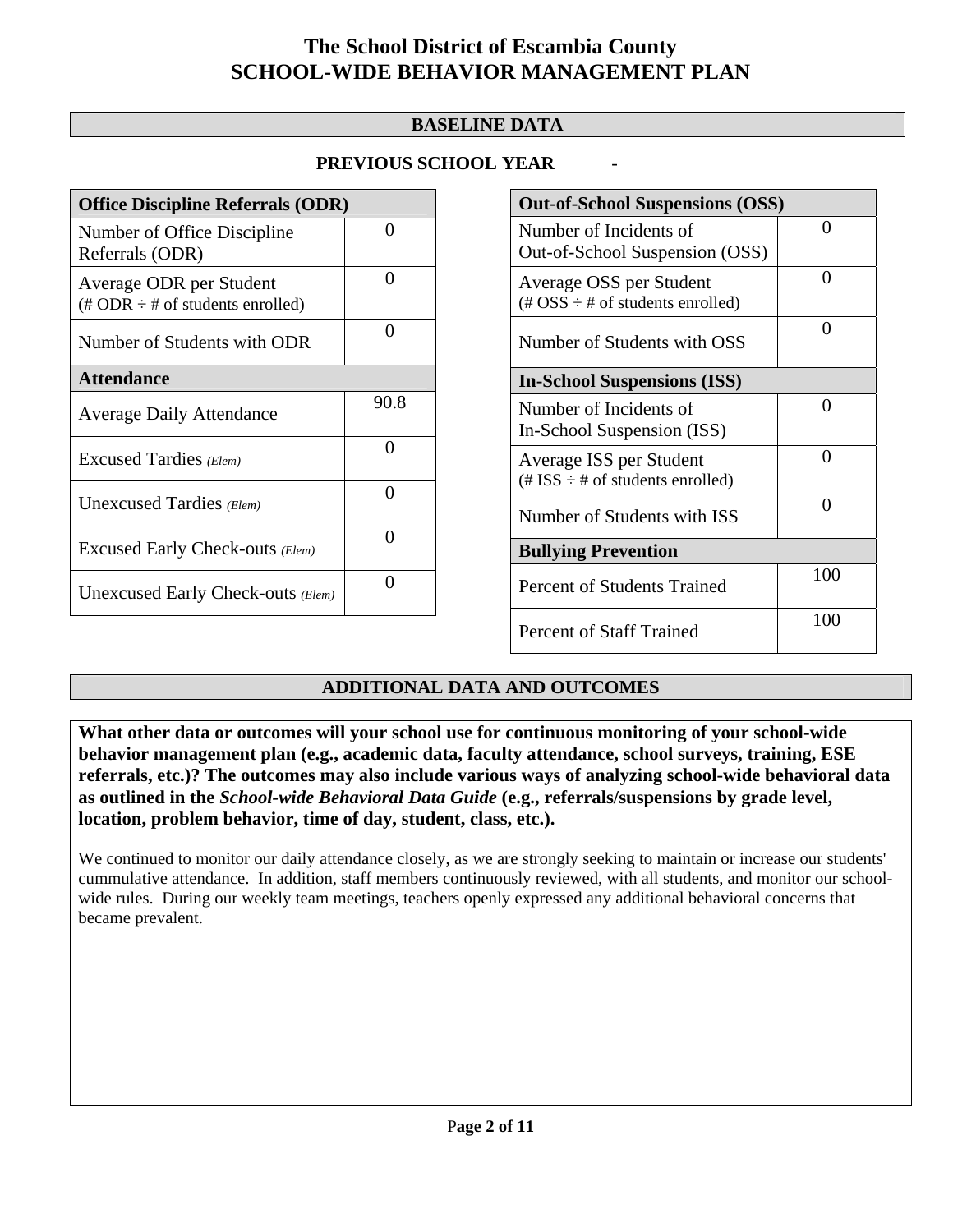### **SCHOOL-WIDE BEHAVIORAL GOALS**

#### **1. Out-of-school suspension**

We have only pre-k students; thus, historically this has not appeared to be a problem for us.

### **2. Attendance**

When children miss a single day of school, we contact the parents to find out why their child is absent. If the student has not returned within 3 consecutive days, we will submit a referral to our assigned visiting teacher.

### **3. Bullying**

Our pre-k students are not bullying; however, with our curriculum, we work with children on being friends, respecting others feelings, and how to to work together.

#### **4. Office Discipline Referrals**

We have only pre-k students; thus, historically this has not appeared to be a problem for us.

#### **5. Tardies (Elementary – see attached plan) or Other School-wide Behavior Goal**

Historically, excessive tardies have not been a problem within our site. However, this may be partically due to our delayed starting time.

#### **6. Early Check-Outs (Elementary – see attached plan) or Other School-wide Behavior Goal**

Historically, excessive early check-outs have not been a problem within our site. However, we will continue to monitor this specific area, as our school's start and ending time was adjusted this year due to our elementary feeder schools.

### **7. Other School-wide Behavior Goal**

We are instructing our children how to make "good" choices so they will be respectful, responsible, and safe students.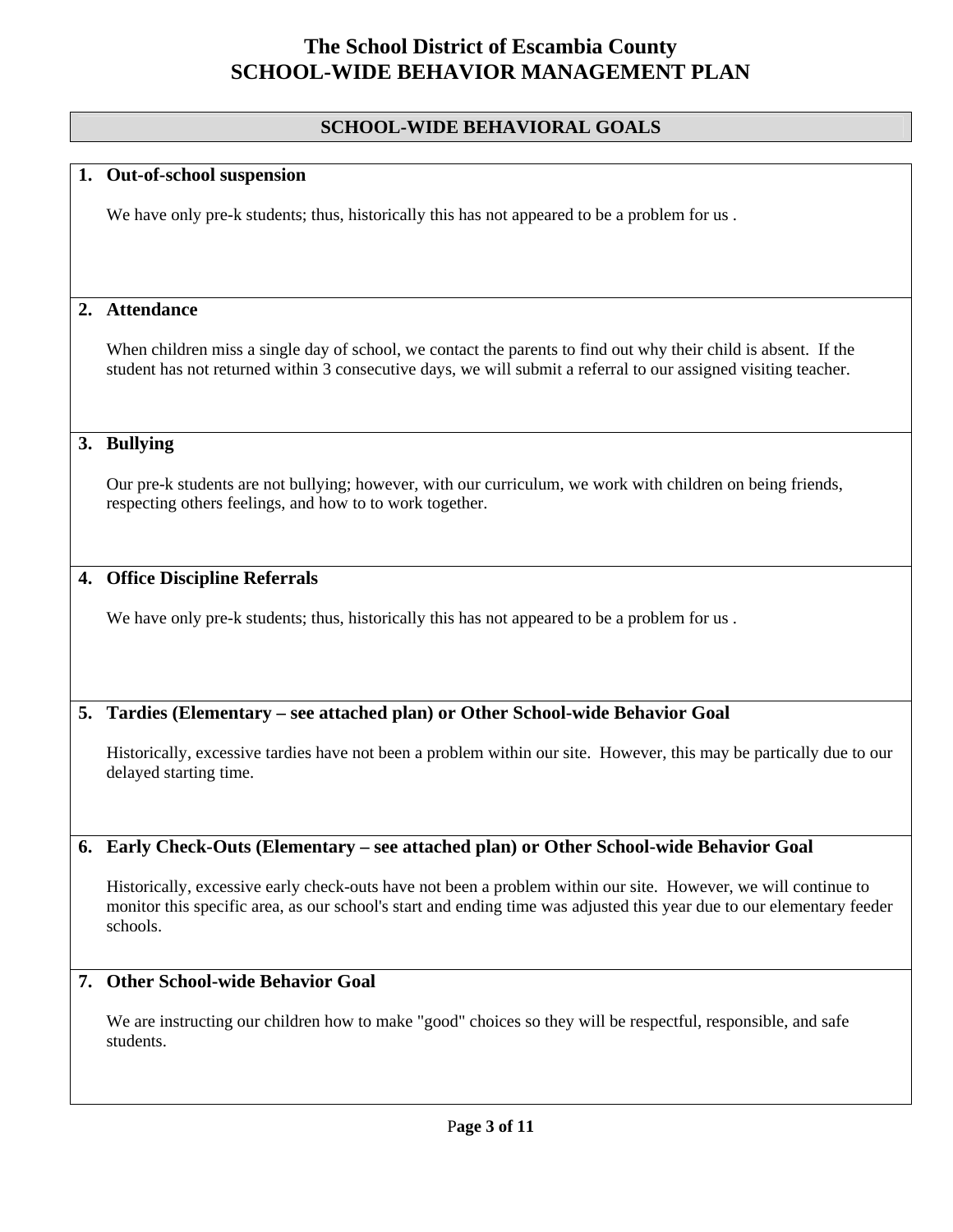## **PROGRESS MONITORING**

**Your school-wide behavior team should meet to review data and discuss concerns or revisions to your school-wide behavior management plan once a month and complete progress monitoring forms quarterly. Describe when you plan to meet (days, location, and time) throughout the school year.** 

Our entire school-wide behavior team will meet with our staff on a bi-weekly basis from 8:40 - 9:05 a.m. to discuss any prevalent concerns that may transpire. All meeting will occur on our campus, during the morning time frame, prior to students arrival.

**Describe the procedures that your school will use to collect, summarize, and analyze the behavioral data prior to team meetings. Procedures are required for entering the information into the database, summarizing the data, and developing graphs using the** *School-wide Behavioral Data Guide***.** 

The primary procedures that will be utilized by our staff to collect date are: observational anecdotal notes, checklist, and teacher phone log.

## **How will your school document the school-wide behavior team meetings?**

Utilizing sign-in logs and highlighting the agenda.

**Describe how your school-wide behavior team will share the data and outcomes with your faculty, staff, and other stakeholders?** 

Review agenda/minutes, when necessary, and provide opportunity for open discussion.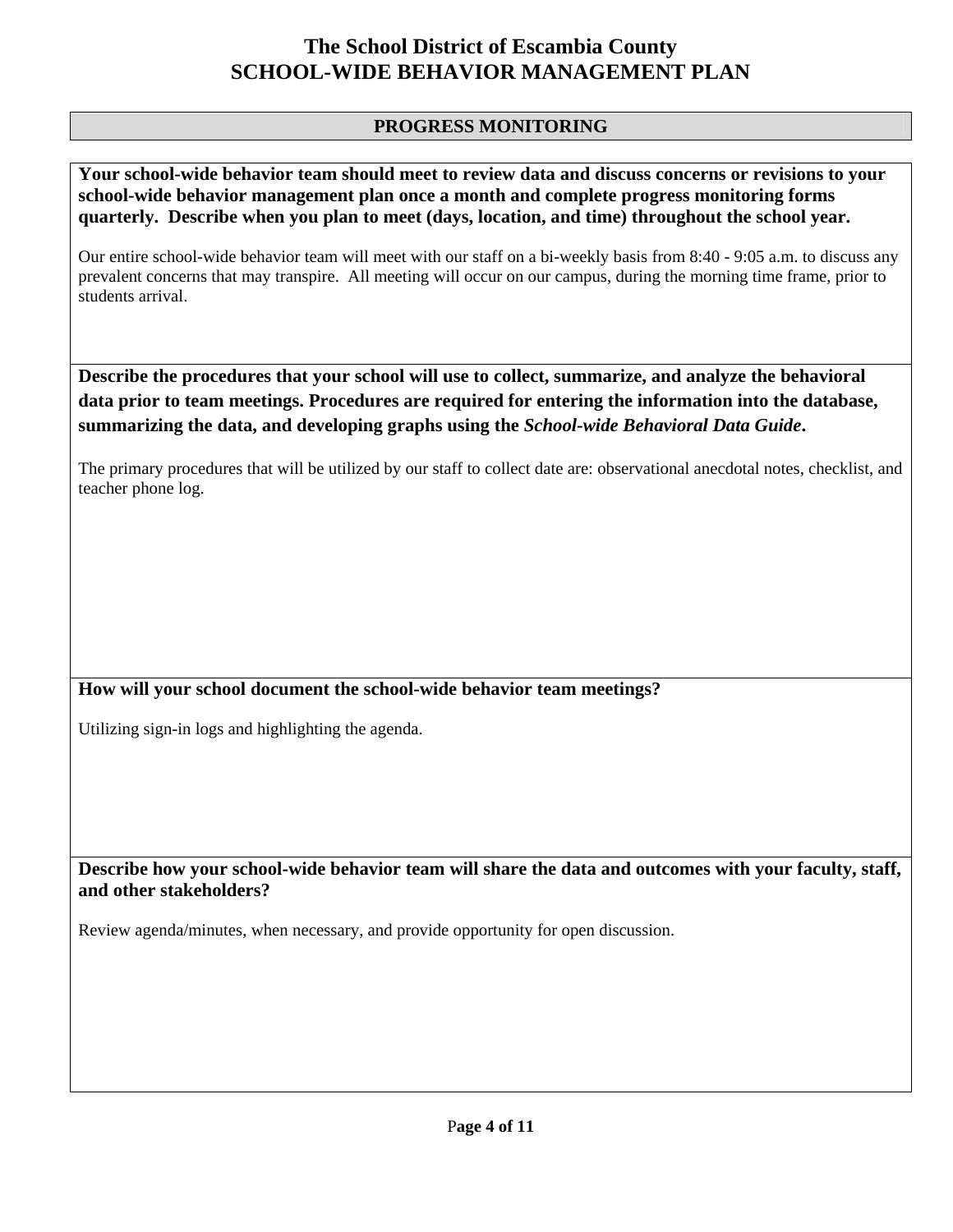## **SCHOOL EXPECTATIONS AND RULES**

# **List 3 – 5 school-wide expectations**

Be Respectful. Be Responsible. Be Safe.

| Rules/<br><b>Expectations:</b> | <b>Setting:</b><br>Classroom                                                                                      | <b>Setting:</b><br>Cafeteria                                                                                                          | <b>Setting:</b><br>Playground                                                                             | <b>Setting:</b> |
|--------------------------------|-------------------------------------------------------------------------------------------------------------------|---------------------------------------------------------------------------------------------------------------------------------------|-----------------------------------------------------------------------------------------------------------|-----------------|
| Be Respectful                  | Treat others nicely.<br>Use kind words and<br>actions. Be a good<br>listener. Keep hands<br>and feet to yourself. | Talk quietly to people<br>at your table. Keep<br>hands and feet to self.<br>Use kind words and<br>actions. Use good table<br>manners. | Play nicely with<br>friends. Share<br>equipment and toys.<br>Use kind words and<br>actions.               |                 |
| Be Responsible                 | Help clean up the toys.<br>Take care of classroom<br>materials and supplies.                                      | Push chair in. Pick up<br>straw paper, napkins,<br>and large food items.<br>Put trays in trash cans<br>carefully.                     | Keep toys in<br>playgorund and do not<br>throw them over the<br>fence.                                    |                 |
| Be Safe                        | Keep toys out of mouth.<br>Walk inside.                                                                           | Keep food to self<br>without sharing. Stay<br>seated.                                                                                 | Follow safety rules for<br>climbing. Look where<br>you are going. Dig in<br>the sand and not throw<br>it. |                 |
|                                |                                                                                                                   |                                                                                                                                       |                                                                                                           |                 |
|                                |                                                                                                                   |                                                                                                                                       |                                                                                                           |                 |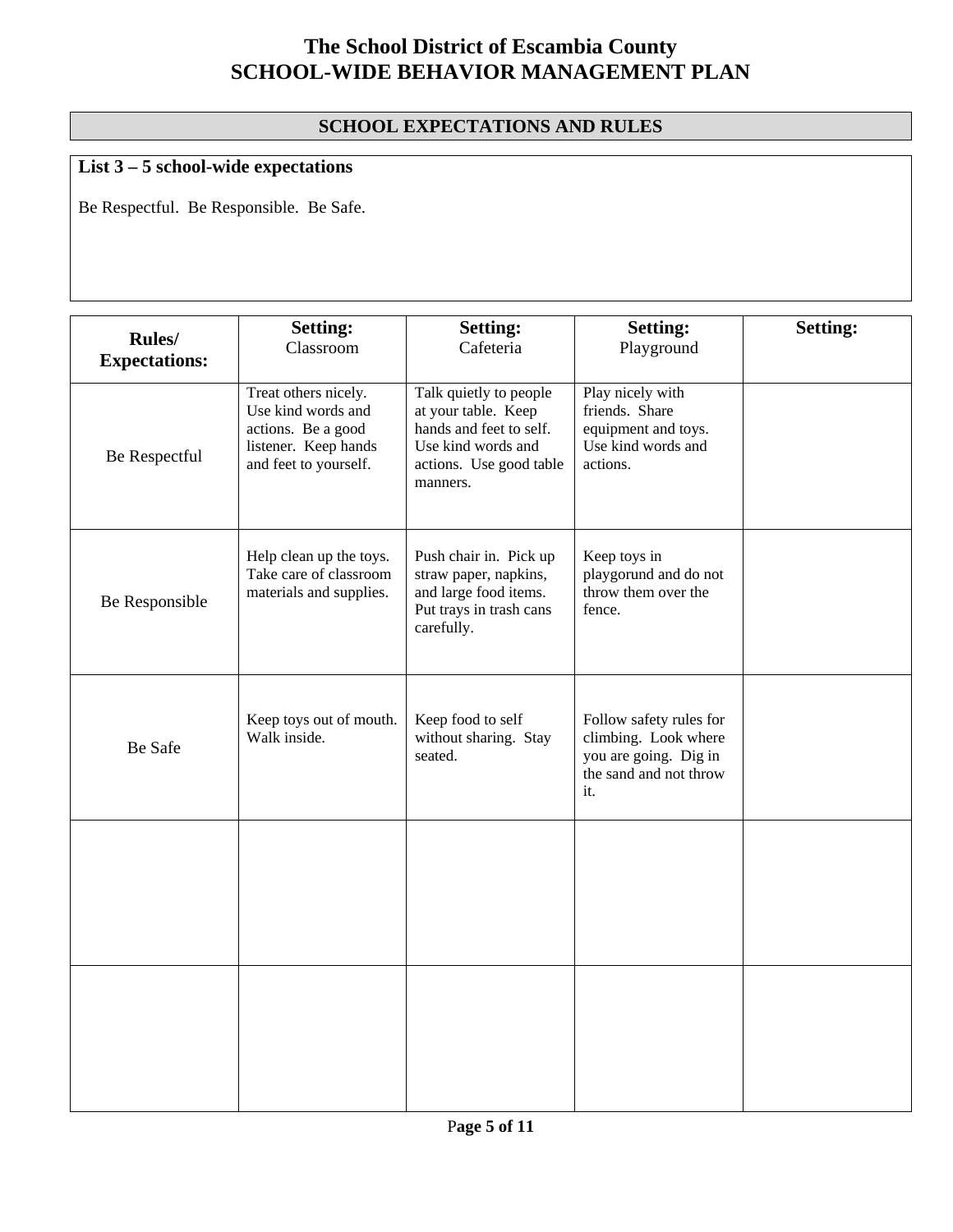## **TEACHING EXPECTATIONS AND RULES**

#### **How will your school introduce the school-wide expectations and rules to all of your students and staff?**

Parents and students will be introduced to the school-wide expectations and rules at our Parent/Child Orientation before school begins on August 15th and 16th. The faculty and staff will be introduced to the school-wide expectations and rules at our next faculty/professional learning community meeting on August 30, 2012.

### **During the school year, what activities will your school implement to encourage on-going direct instruction of the school-wide expectations and rules? How will your school embed the expectations and rules into the daily curriculum?**

The staff will meet every 2 weeks in our school community learning group to discuss the rules and, if necessary, how we might need to improve delivery within our daily curriculum.

### **How often will you plan to provide refresher training on expectations and rules to staff and students in your school? How will you orient and teach new students who arrive mid-year?**

Refresher training will be delivered through our community school learning groups on a regular basis. As new students enroll, all parents are required to attend an orientation session; thus, 100 % of our parents and students are aware of our rules. In addition, weekly newsletters and our school web site will serve as awareness vehicles.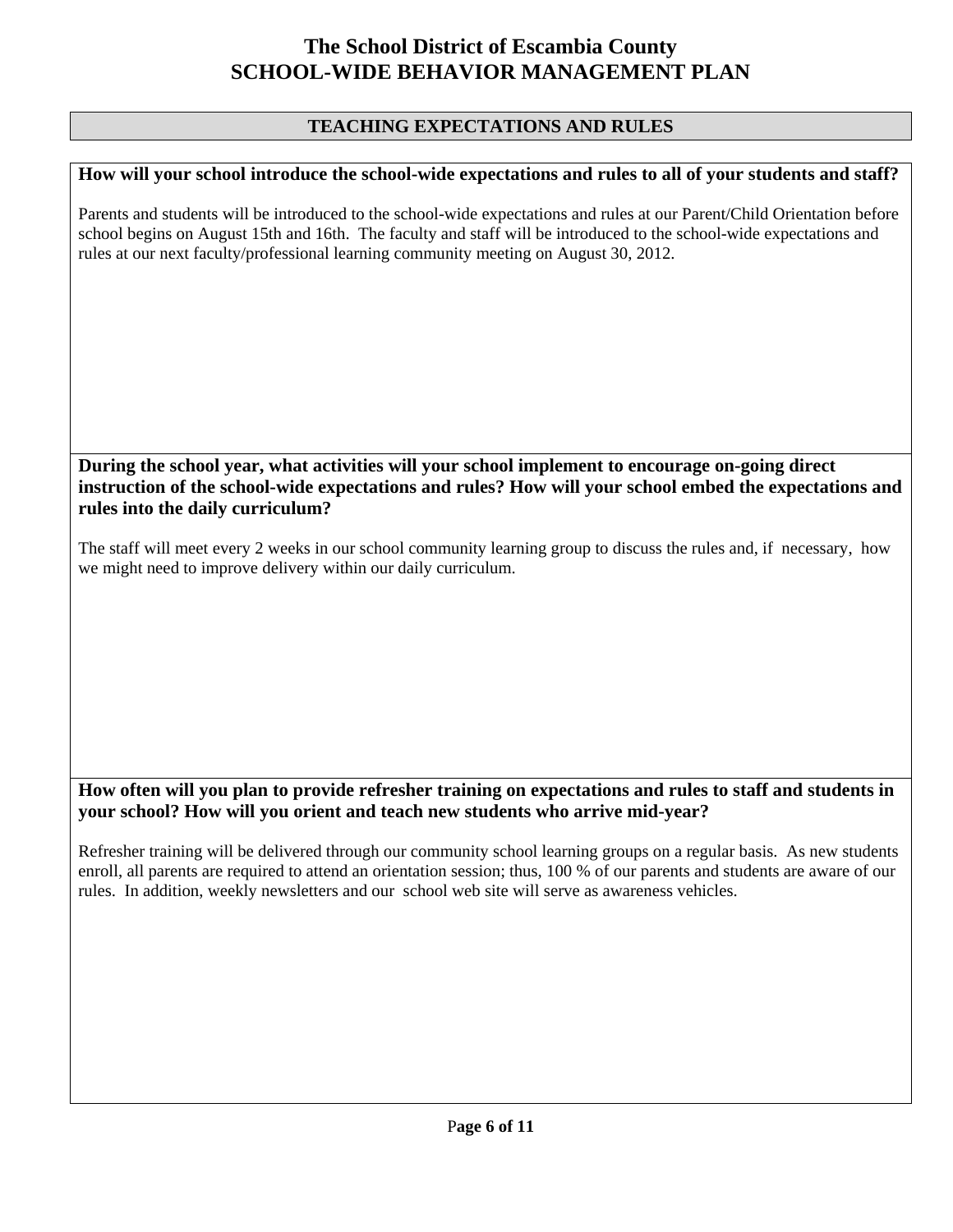### **REWARD/RECOGNITION PROGRAM**

## **What type of reward system will you use?**

Praise, stickers, happy faces, popcorn party

## **Describe the behaviors for which you will reward or recognize students.**

Keeping hands and feet to self.

Cleaning up after eating--picking up paper and large food pieces that the children have dropped on the floor in the cafeteria.

## **How will you implement the reward system?**

Each teacher will implement the reward system in their classroom. When meeting in the School Learning Community, teachers will be encouraged to provide feedback about the program implementation.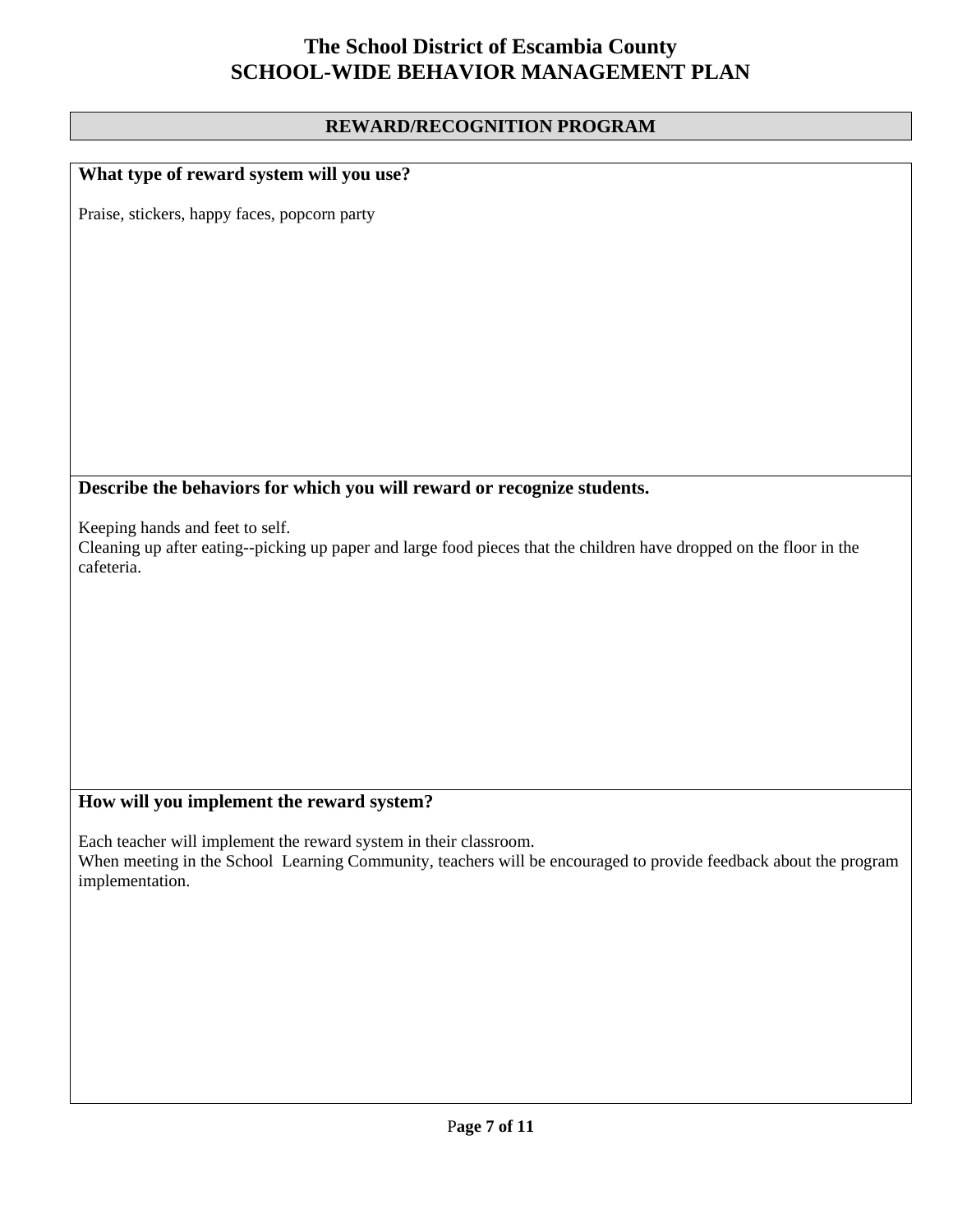## **DISCIPLINARY PROCEDURES**

#### **Explain the discipline process at your school. Differentiate between minor and major behavior incidents and describe the process for documenting and addressing both types of incidents.**

If a student is exhibiting an inappropriate behavior, the teacher assistant or teacher will respond immediately. Positive behavior is continuously modeled and monitored within our classrooms; thus, any student showing a repeated negative pattern is addressed. Rule violations are documented and shared with parents if necessary. When appropriate, the behavior tech will be contacted to provide assistance and support for the desired classroom. If behaviors are not corrected in the classroom, both the behavior tech and the principal are notified. If problems are not corrected with the behavior tech and the principal, additional conferences are scheduled with parents. If appropriate, a referral would be written regarding student's behavior. In addition, the initation of a FBA packet will begin if necessary.

### **What intervention strategies will your school use to prevent behavior that results in discipline referrals and out-of-school suspensions?**

Adults will serve as positive role models. Praise for positive behavior. Talk with the student(s) to correct inappropriate behavior. Utilize our assigned school behavior tech. When appropriate, time-out will be utilized.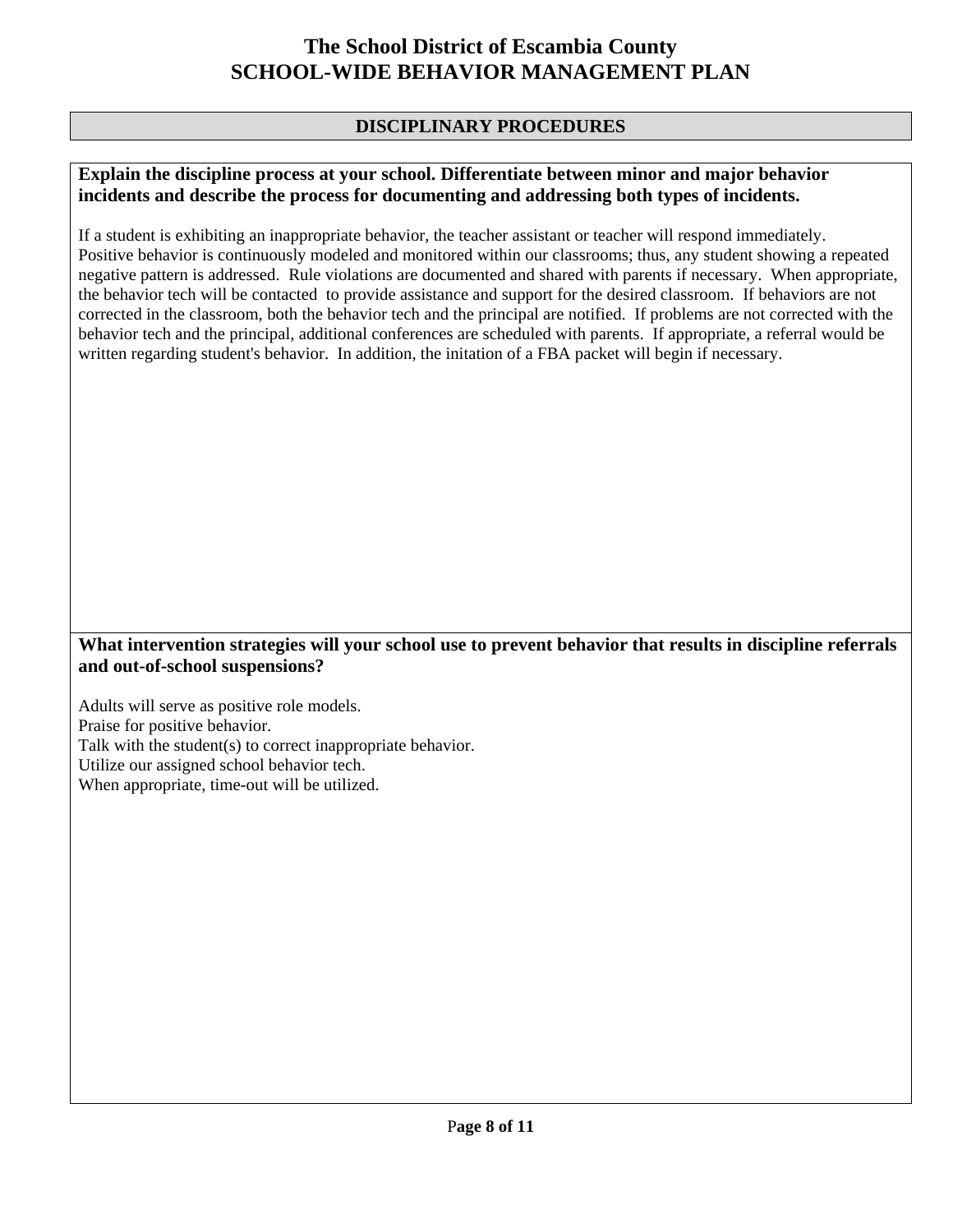## **DISCIPLINARY PROCEDURES (continued)**

## **What are the consequences or disciplinary actions that are used in your school?**

With 3 and 4 year olds, praising them or reminding usually works because the children want to please their teachers. If that doesn't work, talking with their parents will usually supports our Behavior Management Model, as they want their children to display positive behavior at school.

**For Middle or High Schools: How do the adjudication guidelines complement your disciplinary procedures?**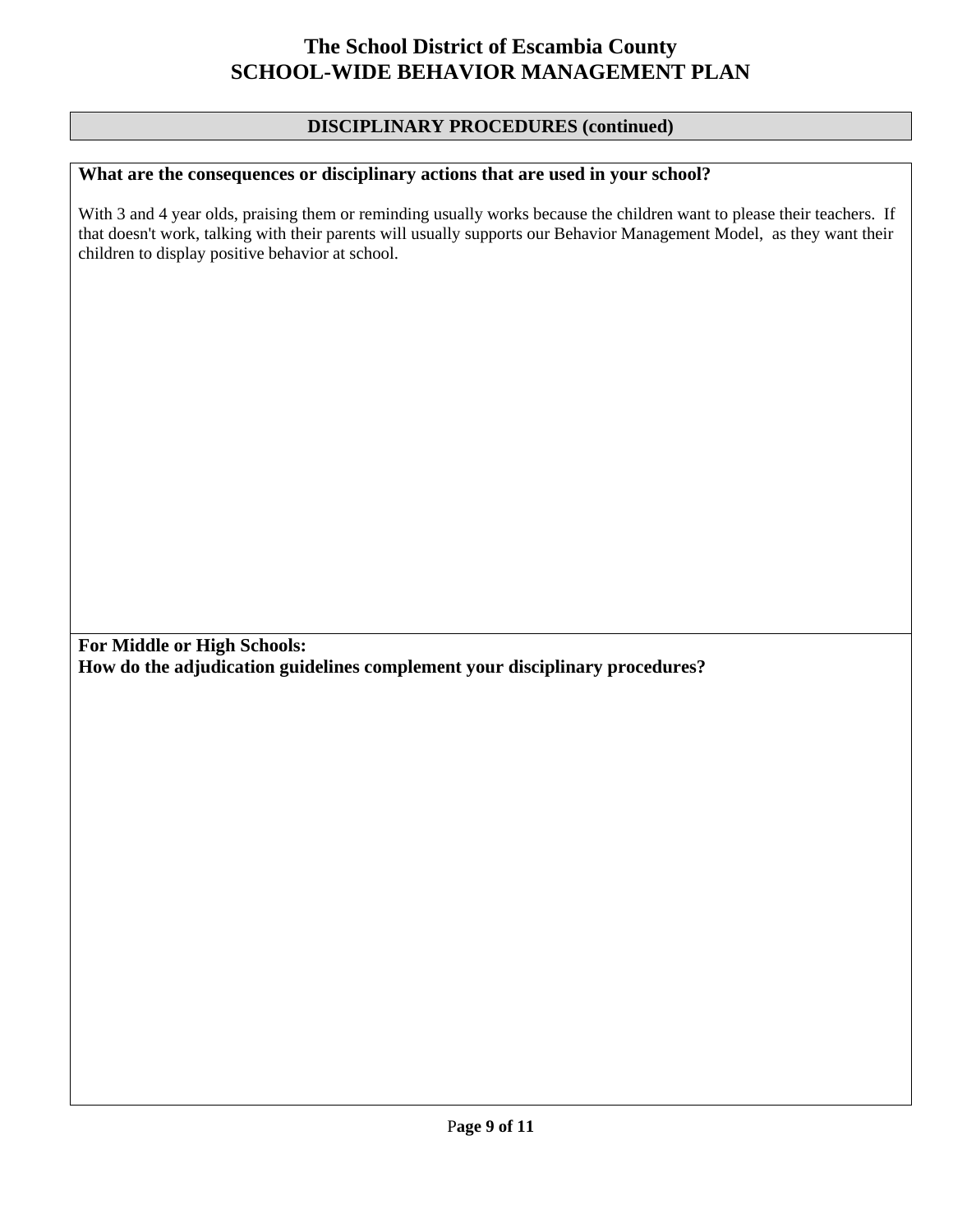## **TRAINING AND IMPLEMENTATION**

| Describe any training needs, material needs, and/or environmental arrangements necessary to<br>implement your school-wide behavior management plan. |
|-----------------------------------------------------------------------------------------------------------------------------------------------------|
| Distribution of school-wide rules, stickers, and popcorn.                                                                                           |
|                                                                                                                                                     |
|                                                                                                                                                     |
|                                                                                                                                                     |
|                                                                                                                                                     |
|                                                                                                                                                     |
|                                                                                                                                                     |
| Describe how your school will train all faculty and staff on your school-wide behavior management                                                   |
| plan. How will you orient and teach new faculty and staff who arrive mid-year?                                                                      |
| We will include this in our School Learning Committte that meets every two weeks, following our initial pre-school<br>staff in-service.             |
|                                                                                                                                                     |
|                                                                                                                                                     |
|                                                                                                                                                     |
|                                                                                                                                                     |
|                                                                                                                                                     |
|                                                                                                                                                     |
| What school-wide routines and procedures will be implemented by all faculty and staff to facilitate<br>your school-wide behavior management plan?   |
| Rules posted in classroom, praising children when they exemplify positive and/or appropriate behavior.                                              |
|                                                                                                                                                     |
|                                                                                                                                                     |
|                                                                                                                                                     |
|                                                                                                                                                     |
|                                                                                                                                                     |
|                                                                                                                                                     |